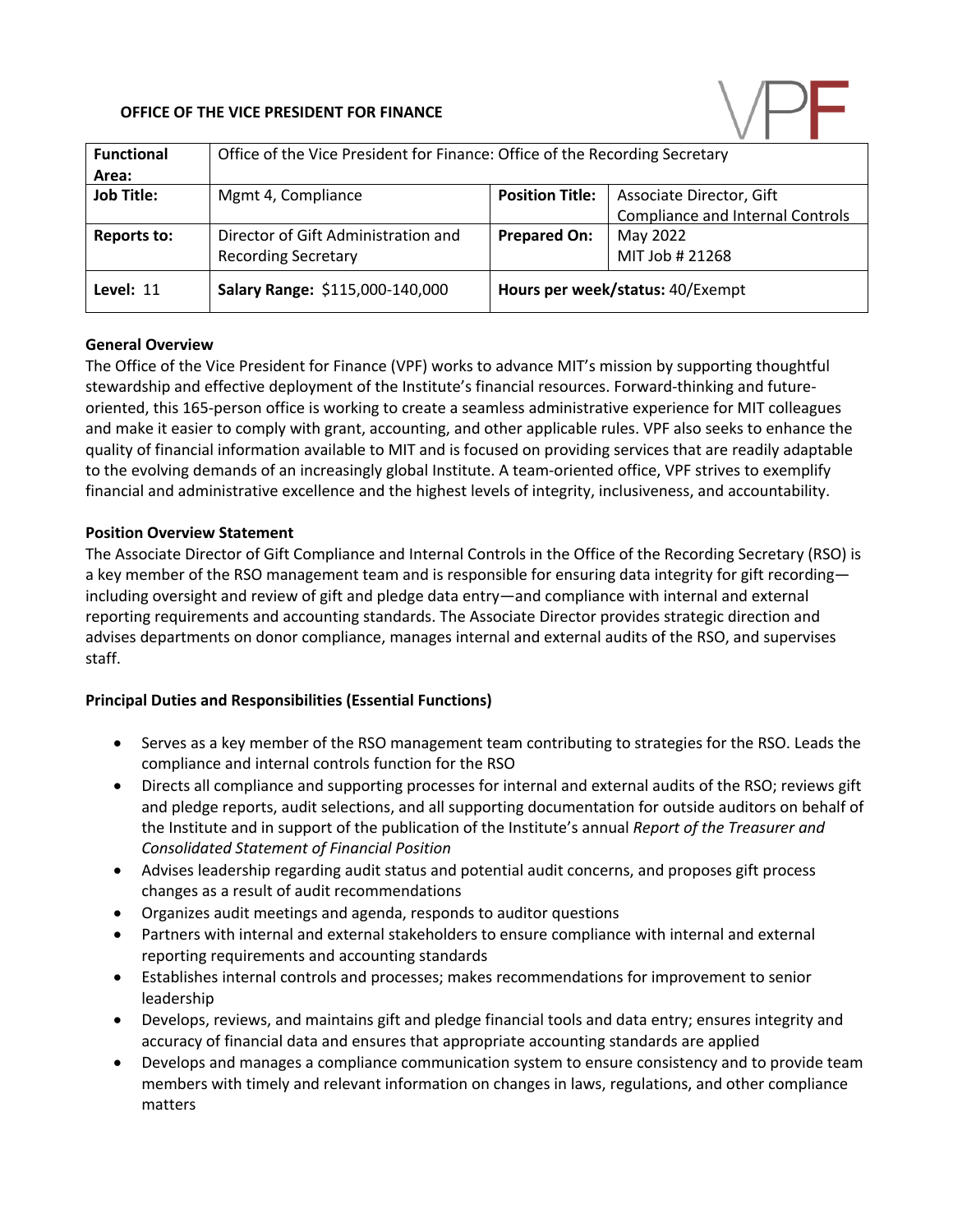- Directs and prepares detailed ad hoc financial reports on gifts and pledges for multiple constituencies across the Institute
- Prepares and provides documentation and analysis for audit reviews
- Uses SAP and financial reporting tools (BrioQuery, the Data Warehouse) to review complex financial data
- Analyzes historical data and donor pipeline reports to prepare proforma budgeting for gift and pledge revenue for the VPF Budget and Financial Analysis (B&FA) team
- Prepares fundraising cash flow modeling for specific programs or purposes as needed by B&FA and individual departments, labs, and centers (DLCs)
- Manages, assigns work, sets priorities, provides direction, trains, and supervises staff
- Reviews quarter and year-end financial reports, quarterly analysis of gift and pledge revenue fluctuations, and prepares gift and pledge data for Institute annual tax filings
- Develops and manages educational and training programs to ensure compliance and knowledge in the MIT community of legal, ethical, and regulatory compliance obligations
- Prepares detailed calculations for endowment decapitalizations and other unit/income adjustments
- Resolves discrepancies identified through reconciliation processes
- Oversees accurate modifications to gift data entry and updates on pledges
- Other duties as assigned

# **Qualifications**

## **Required:**

- Bachelor's degree in a related field
- A minimum of seven years in legal, finance, or gift operations experience or related field; experience with non-profit institutions preferred
- Understanding of Generally Accepted Accounting Principles (GAAP) for gift/pledge accounting and net asset case restrictions
- Expertise with fundraising databases, preferably Ellucian CRM Advance, SAP, and querying tools such as **BrioQuery**
- Advance analytical and problem-solving skills
- Excellent interpersonal and professional communications skills
- Must possess a high degree of professionalism, judiciousness, diplomacy, and sensitivity to the needs of multiple constituencies in an academic environment and demonstrated ability to maintain confidentiality
- Ability to set priorities, manage a variety of tasks while paying attention to detail, and work independently
- Demonstrated ability to assess and adjust priorities and respond to changing demands and deadlines
- Proficient skill in FileMaker Pro, Microsoft Word and Excel, and Apple products

## **Preferred:**

- Knowledge of MIT policies, procedures, and operational systems
- Master's degree in accounting, finance, or related field

## **Supervision Received**

Receives supervision from the Director of Gift Administration and Recording Secretary

## **Supervision Exercised**

Senior Data Integrity Assistant